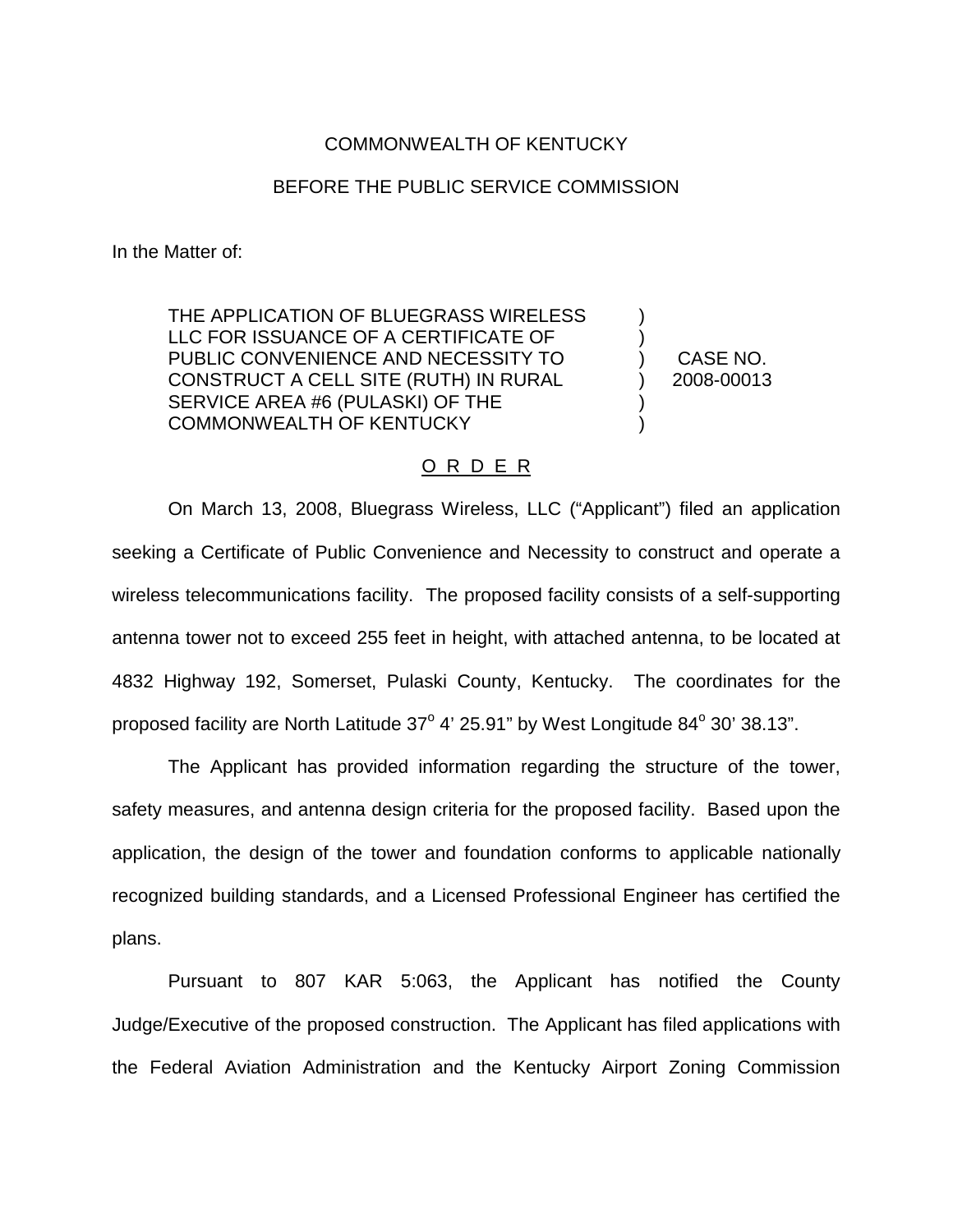seeking approval for the construction and operation of the proposed facility. Both applications have been approved.

The Applicant has filed evidence of the appropriate notices provided pursuant to 807 KAR 5:063. The notices solicited comments and informed the recipients of their right to request intervention. To date, no public comments have been filed with the Commission.

The Commission, having considered the evidence of record and being otherwise sufficiently advised, finds the Applicant has demonstrated a facility is necessary to provide adequate utility service and that, therefore, a Certificate of Public Convenience and Necessity to construct the proposed facility should be granted.

Pursuant to KRS 278.280, the Commission is required to determine proper practices to be observed when it finds, upon complaint or on its own motion, the facilities of any utility subject to its jurisdiction are unreasonable, unsafe, improper, or insufficient. To assist the Commission in its efforts to comply with this mandate, the Applicant should notify the Commission if it does not use this antenna tower to provide service in the manner set out in its application and this Order. Upon receipt of such notice, the Commission may, on its own motion, institute proceedings to consider the proper practices, including removal of the unused antenna tower, which should be observed by the Applicant.

## IT IS THEREFORE ORDERED that:

1. The Applicant is granted a Certificate of Public Convenience and Necessity to construct a wireless telecommunications facility. The facility consists of a

-2- Case No. 2008-00013